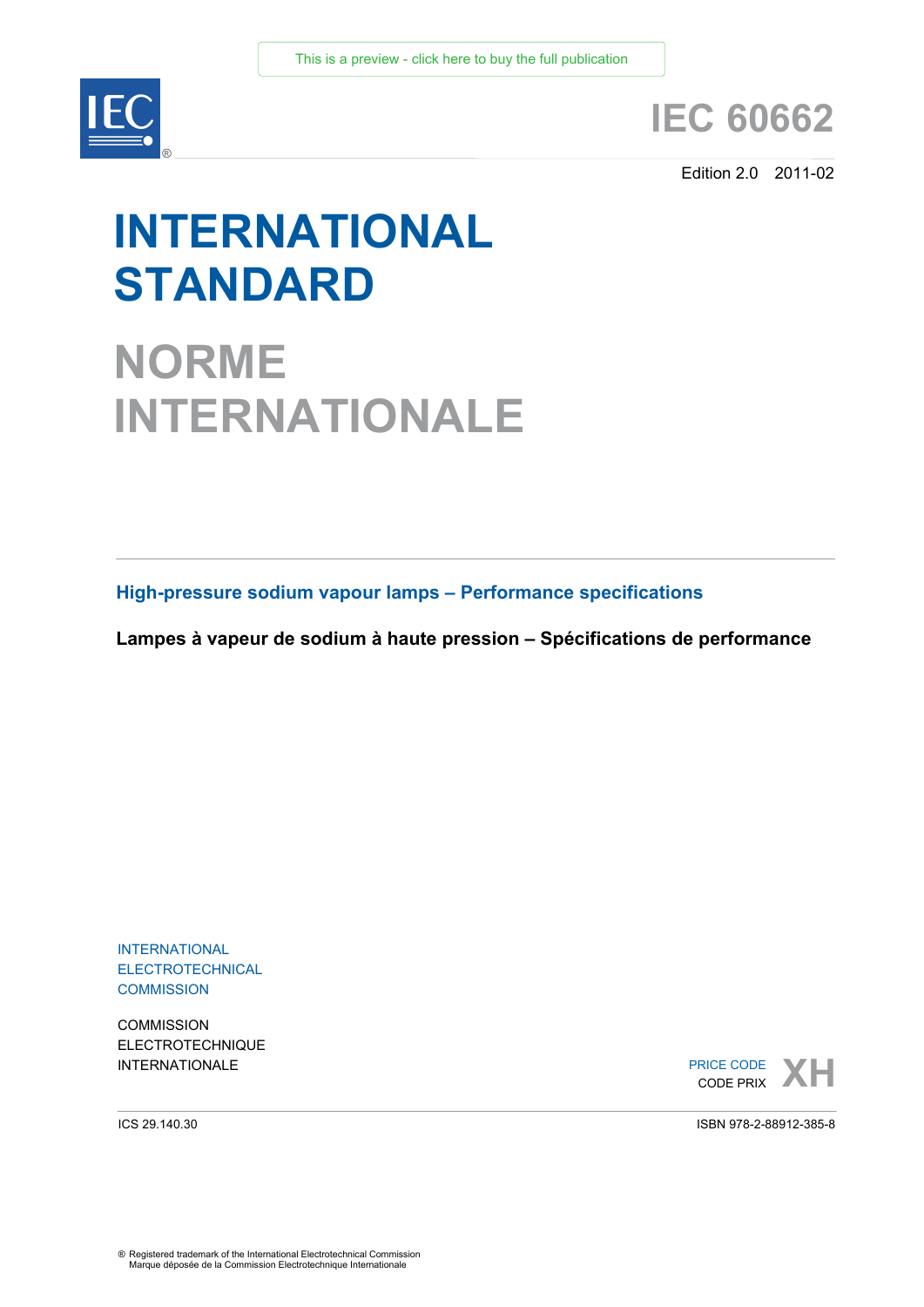# **CONTENTS**

| 1  |                                                                                         |  |
|----|-----------------------------------------------------------------------------------------|--|
| 2  |                                                                                         |  |
| 3  |                                                                                         |  |
| 4  |                                                                                         |  |
| 5  |                                                                                         |  |
| 6  |                                                                                         |  |
| 7  |                                                                                         |  |
| 8  | Test requirements for lamp starting, warm-up, electrical and photometric                |  |
| 9  |                                                                                         |  |
| 10 |                                                                                         |  |
| 11 |                                                                                         |  |
| 12 |                                                                                         |  |
|    | Annex A (normative) Waveshape of voltage pulses for lamp starting test (schematic       |  |
|    | Annex B (informative) Diagrammatic data sheets for location of lamp dimensions 16       |  |
|    | Annex C (normative) Guidance for determining quadrilateral diagrams 17                  |  |
|    | Annex D (normative) Measurement of voltage increase at lamp terminals for luminaire     |  |
|    | Annex E (informative) HPS lamp drop-out voltage measurement procedure25                 |  |
|    | Annex F (normative) Fixed settings of the ignition device (see 8.2.1) and requirements  |  |
|    | Annex G (normative) Method of measuring electrical and photometrical characteristics 32 |  |
|    | Annex H (normative) Method of test for lumen maintenance and life 34                    |  |
|    |                                                                                         |  |
|    |                                                                                         |  |
|    |                                                                                         |  |
|    |                                                                                         |  |
|    |                                                                                         |  |
|    |                                                                                         |  |
|    | Figure A.3 – Shape and parameters of the pulse used in North America 15                 |  |
|    |                                                                                         |  |
|    |                                                                                         |  |
|    |                                                                                         |  |
|    | Figure C.4 - Typical lag or reactor ballast characteristic curves at different supply   |  |
|    |                                                                                         |  |
|    | Figure C.6 - Finished quadrilateral relative to the reference ballast curves and drop-  |  |
|    |                                                                                         |  |
|    |                                                                                         |  |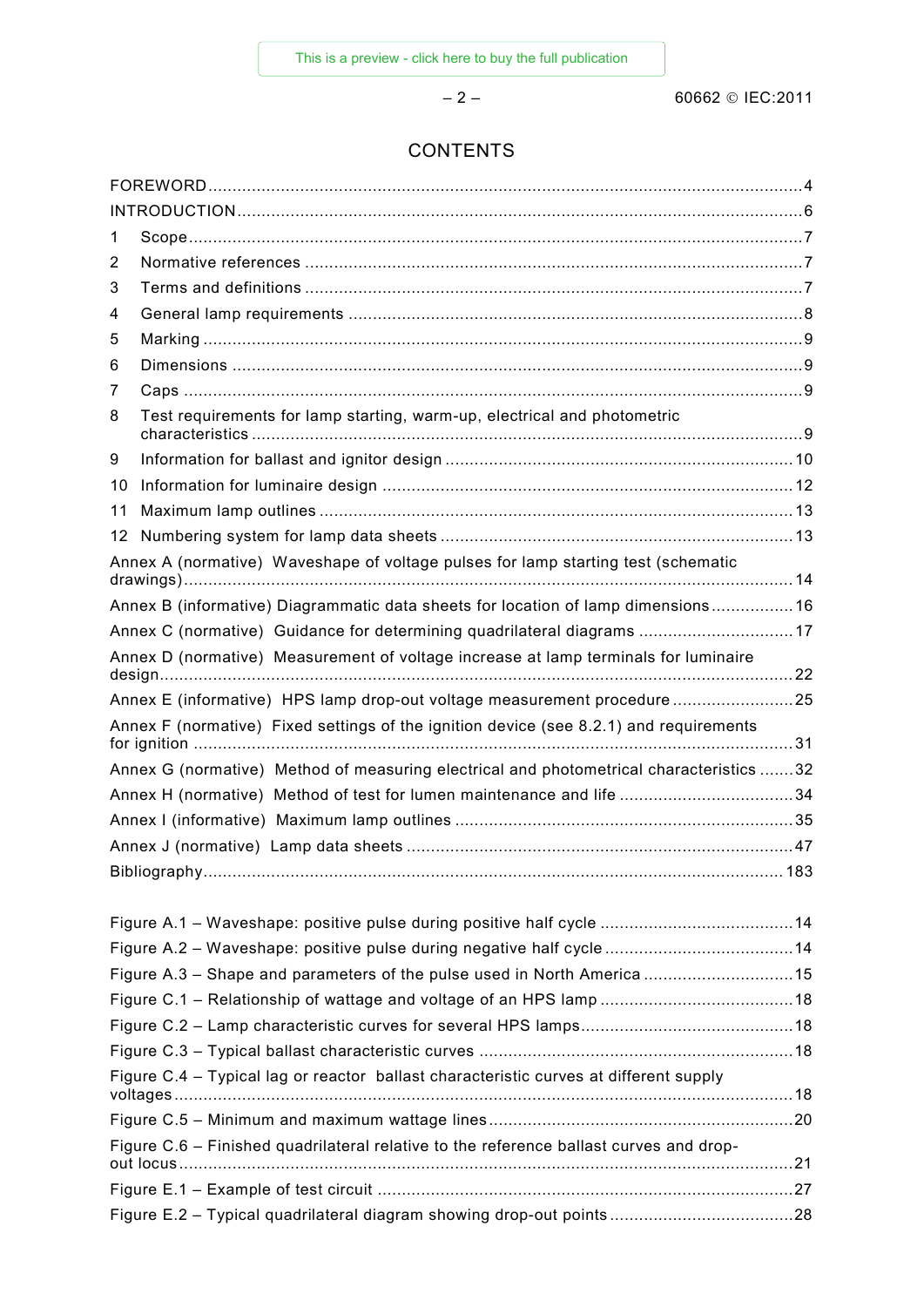$60662$  © IEC:2011 – 3 –

| Figure E.3 - Example plot of 400 W HPS lamp ballast curves showing drop-out points29 |  |
|--------------------------------------------------------------------------------------|--|
| Figure E.4 – Incorrect drop-out point measurement due to raising lamp voltage at too |  |
|                                                                                      |  |
| Figure G.1 – Circuit diagram for measurement of lamp characteristics33               |  |
|                                                                                      |  |
|                                                                                      |  |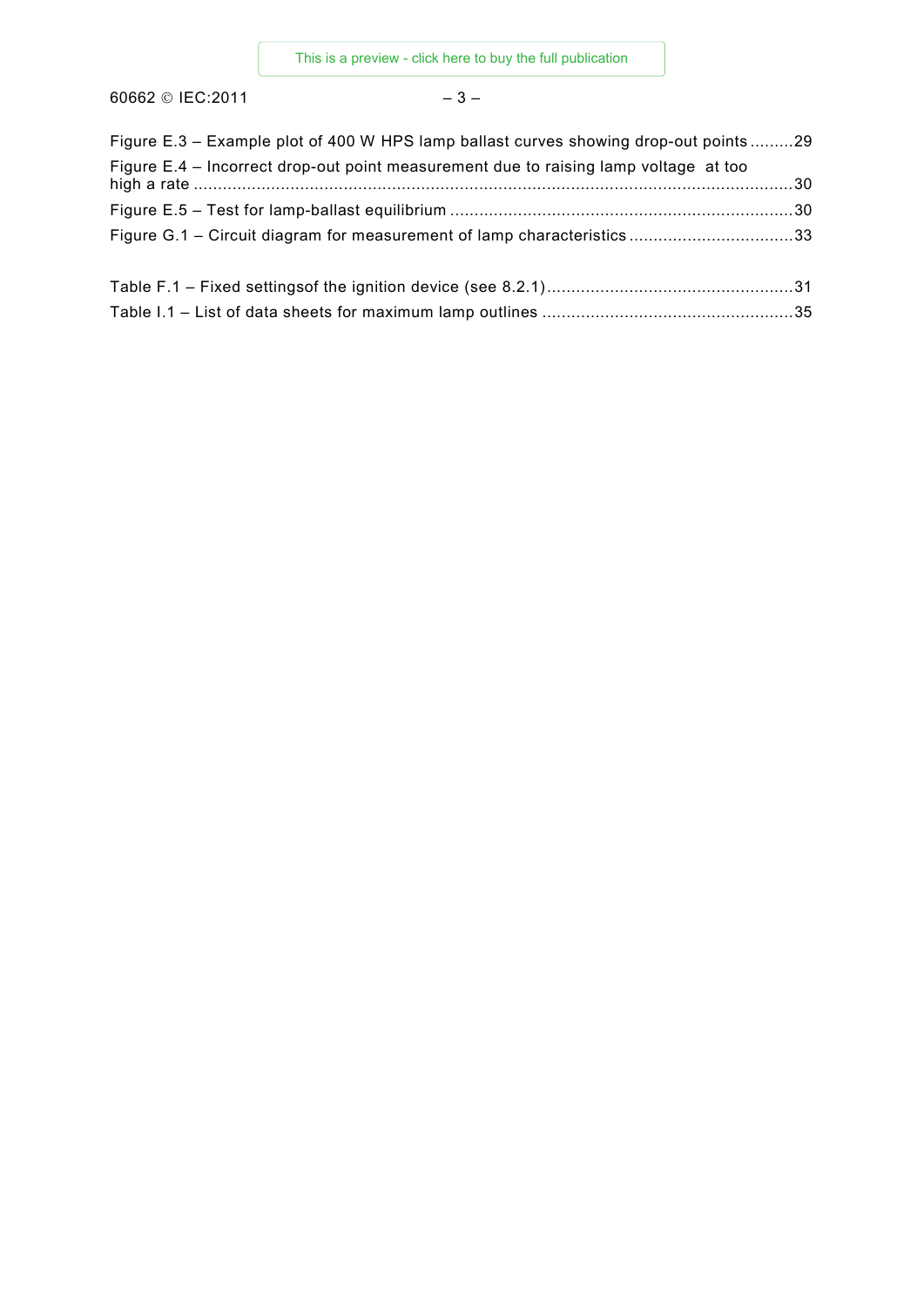$-4 -$  60662 © IFC:2011

## INTERNATIONAL ELECTROTECHNICAL COMMISSION \_\_\_\_\_\_\_\_\_\_\_\_

## **HIGH-PRESSURE SODIUM VAPOUR LAMPS – PERFORMANCE SPECIFICATIONS**

#### FOREWORD

- 1) The International Electrotechnical Commission (IEC) is a worldwide organization for standardization comprising all national electrotechnical committees (IEC National Committees). The object of IEC is to promote international co-operation on all questions concerning standardization in the electrical and electronic fields. To this end and in addition to other activities, IEC publishes International Standards, Technical Specifications, Technical Reports, Publicly Available Specifications (PAS) and Guides (hereafter referred to as "IEC Publication(s)"). Their preparation is entrusted to technical committees; any IEC National Committee interested in the subject dealt with may participate in this preparatory work. International, governmental and nongovernmental organizations liaising with the IEC also participate in this preparation. IEC collaborates closely with the International Organization for Standardization (ISO) in accordance with conditions determined by agreement between the two organizations.
- 2) The formal decisions or agreements of IEC on technical matters express, as nearly as possible, an international consensus of opinion on the relevant subjects since each technical committee has representation from all interested IEC National Committees.
- 3) IEC Publications have the form of recommendations for international use and are accepted by IEC National Committees in that sense. While all reasonable efforts are made to ensure that the technical content of IEC Publications is accurate, IEC cannot be held responsible for the way in which they are used or for any misinterpretation by any end user.
- 4) In order to promote international uniformity, IEC National Committees undertake to apply IEC Publications transparently to the maximum extent possible in their national and regional publications. Any divergence between any IEC Publication and the corresponding national or regional publication shall be clearly indicated in the latter.
- 5) IEC itself does not provide any attestation of conformity. Independent certification bodies provide conformity assessment services and, in some areas, access to IEC marks of conformity. IEC is not responsible for any services carried out by independent certification bodies.
- 6) All users should ensure that they have the latest edition of this publication.
- 7) No liability shall attach to IEC or its directors, employees, servants or agents including individual experts and members of its technical committees and IEC National Committees for any personal injury, property damage or other damage of any nature whatsoever, whether direct or indirect, or for costs (including legal fees) and expenses arising out of the publication, use of, or reliance upon, this IEC Publication or any other IEC Publications.
- 8) Attention is drawn to the Normative references cited in this publication. Use of the referenced publications is indispensable for the correct application of this publication.
- 9) Attention is drawn to the possibility that some of the elements of this IEC Publication may be the subject of patent rights. IEC shall not be held responsible for identifying any or all such patent rights.

International Standard IEC 60662 has been prepared by subcommittee 34A: Lamps, of IEC technical committee 34: Lamps and related equipment.

This second edition cancels and replaces the first edition published in 1980 and its amendments. It constitues a technical revision.

Main items that required development of the  $2^{nd}$  edition of IEC 60662 are:

- restriction to performance requirements. Safety requirements are given in IEC 62035: *Discharge lamps (excluding fluorescent lamps) – Safety specifications*;
- introduction of a test device for ignition;
- split of the lamp data sheets which make use of the test device and those which do not;
- provisions for measurement during starting, measurement of electrical and photometrical characteristics and tests for lumen maintenance and life;
- general review e.g. of maximum lamp outlines and alignment of data;
- <span id="page-3-0"></span>new order of data sheets by wattage.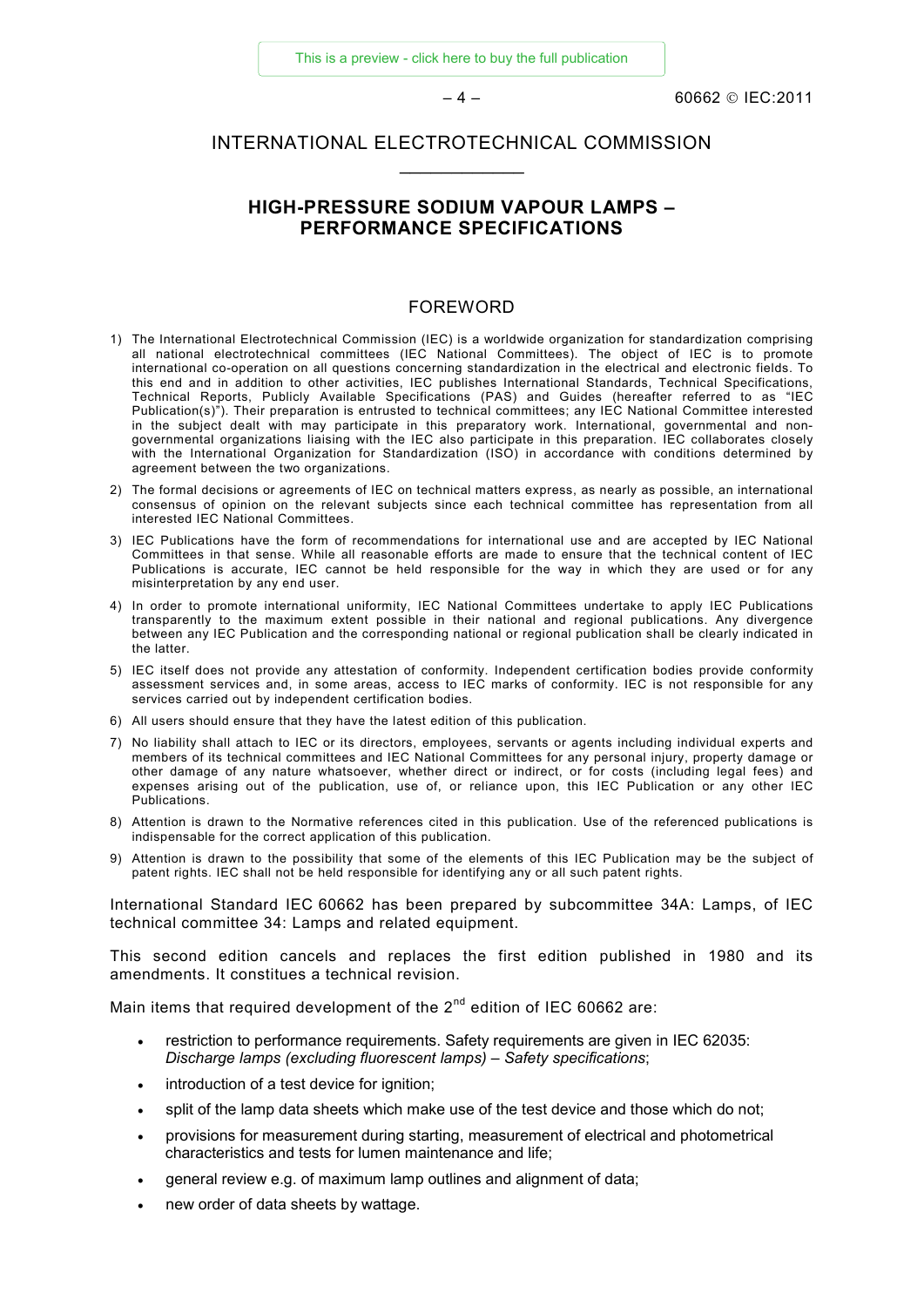60662 © IEC:2011 – 5 –

The text of this standard is based on the following documents:

| <b>FDIS</b>   | Report on voting |  |  |  |
|---------------|------------------|--|--|--|
| 34A/1432/FDIS | 34A/1452/RVD     |  |  |  |

Full information on the voting for the approval of this standard can be found in the report on voting indicated in the above table.

This publication has been drafted in accordance with the ISO/IEC Directives, Part 2.

The committee has decided that the contents of this publication will remain unchanged until the stability date indicated on the IEC web site under "http://webstore.iec.ch" in the data related to the specific publication. At this date, the publication will be

- reconfirmed,
- withdrawn,
- replaced by a revised edition, or
- amended.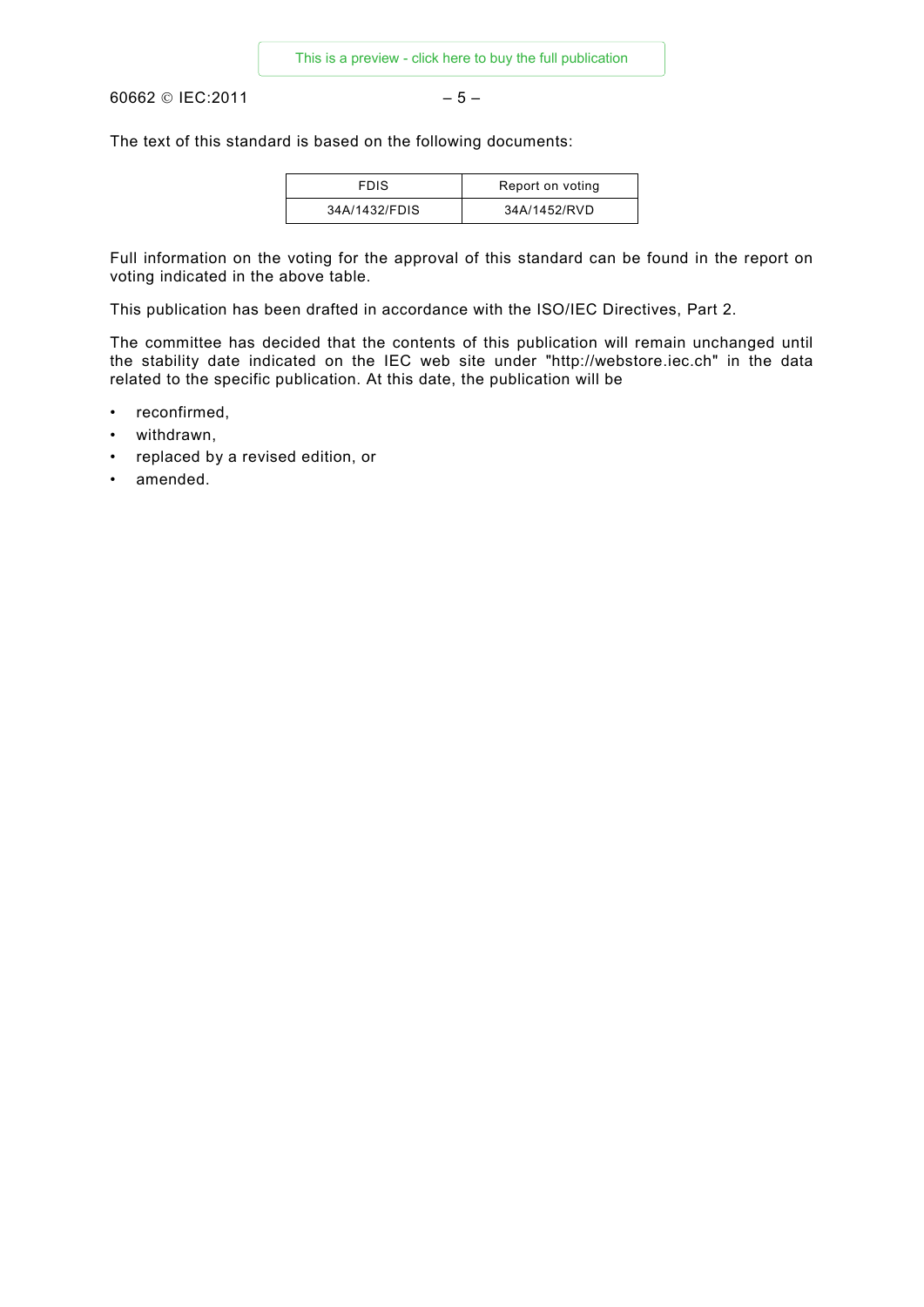$-6 -$  60662 © IEC:2011

# INTRODUCTION

The relation between data sheet numbers of the first and the second edition is given below.

| Lamp data sheets        |                 |               |                 |      |                     |                         |                 |                 |  |
|-------------------------|-----------------|---------------|-----------------|------|---------------------|-------------------------|-----------------|-----------------|--|
| 1 <sup>st</sup>         | 2 <sup>nd</sup> |               | 1 <sup>st</sup> |      | 2 <sup>nd</sup>     |                         | 1 <sup>st</sup> | 2 <sup>nd</sup> |  |
| edition                 | edition         |               | edition         |      | edition             |                         | edition         | edition         |  |
| 1010                    | 3250            |               | 1090            |      | 1105                |                         | 2120            | 3300            |  |
| 1010                    | 3255            |               | 1100            |      | 9000                |                         | 2120            | 3305            |  |
| 1010                    | 3260            |               | 1110            |      | 0770                |                         | 2130            | 3310            |  |
| 1020                    | 3265            |               | 1120            |      | 0775                |                         | 2130            | 3315            |  |
| 1020                    | 3270            |               | 1130            |      | 0780                |                         | 2140            | 4500            |  |
| 1030                    | 4400            |               | 1140            |      | 0785                |                         | 2140            | 4505            |  |
| 1030                    | 4405            |               | 1150            |      | 9005                |                         | 2150            | 4510            |  |
| 1030                    | 4410            |               | 1160            |      | 9010                |                         | 2150            | 4515            |  |
| 1040                    | 4415            |               | 1170            |      | 0550                |                         | 3010            | 2300            |  |
| 1040                    | 4420            |               | 1180            | 0555 |                     |                         | 3020            | 3400            |  |
| 1050                    | 2150            |               | 1190            |      | 0560                |                         | 3030            | 4600            |  |
| 1050                    | 2155            |               |                 |      | 6000                |                         | 4010            | 3500            |  |
| 1060                    | 2160            |               | 2100            |      | 2200                |                         | 4020            | 3505            |  |
| 1060                    | 2165            |               | 2110            | 2210 |                     |                         | 4030            | 4700            |  |
| 1070                    | 1119            |               | 2110            | 2215 |                     |                         | 4040            | 4705            |  |
| 1080                    | 1100            |               |                 |      |                     |                         |                 |                 |  |
|                         |                 |               |                 |      |                     |                         |                 |                 |  |
|                         |                 |               |                 |      | Lamp outline sheets |                         |                 |                 |  |
| 1 <sup>st</sup> edition |                 | $2nd$ edition |                 |      |                     | 1 <sup>st</sup> edition | $2nd$ edition   |                 |  |
|                         |                 | 150 01        |                 |      | 9030 mod.           |                         | 400 01          |                 |  |
| 9010                    |                 | 250 01        |                 |      |                     | 9031                    |                 | 400 02          |  |
| 9011                    |                 | 250 02        |                 |      | 9032                |                         | 400 03          |                 |  |
| 9012 mod.               |                 | 250 03        |                 |      | 9040 mod.           |                         | 400 04          |                 |  |
| 9020                    |                 | 250 04        |                 |      |                     |                         |                 |                 |  |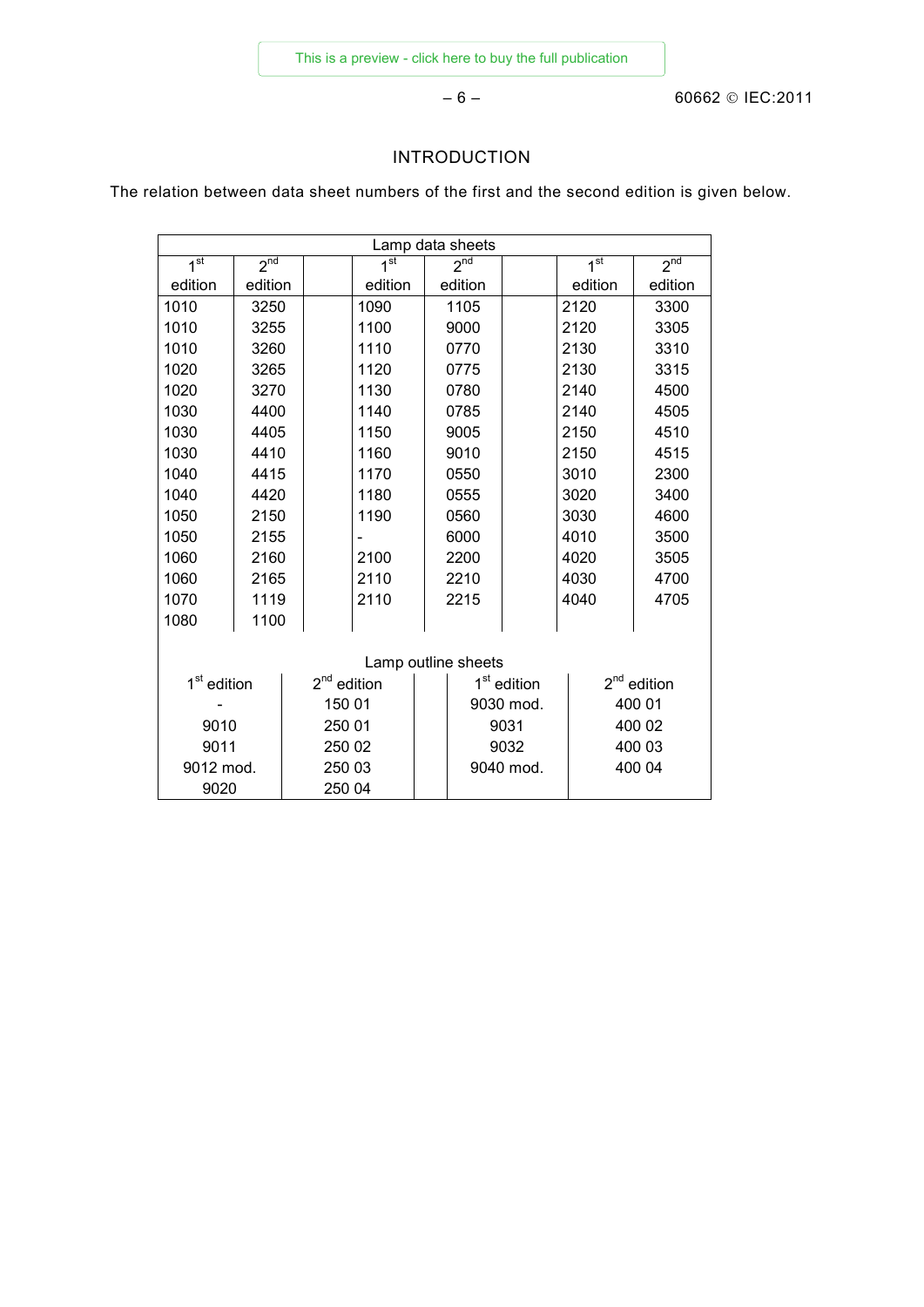$60662$  © IFC:2011 – 7 –

# **HIGH-PRESSURE SODIUM VAPOUR LAMPS – PERFORMANCE SPECIFICATIONS**

#### **1 Scope**

This International Standard specifies performance requirements for high-pressure sodium vapour lamps for general lighting purposes which comply with the safety requirements of IEC 62035.

For some of the requirements given in this standard, reference is made to "the relevant lamp data sheet". For some lamps these data sheets are contained in this standard. For other lamps, falling under the scope of this standard, the relevant data are supplied by the lamp manufacturer or responsible vendor.

The requirements of this standard relate only to type testing.

The requirements dealing with the lamp starting test and associated information for ballast/ignitor design are different depending on the practice of the country in which the lamp type was originally developed.

NOTE The requirements and tolerances permitted by this standard correspond to testing of a type test sample submitted by the manufacturer for that purpose. In principle, this type test sample should consist of units having characteristics typical of the manufacturer's production and being as close to the production centre point values as possible.

It may be expected with the tolerances given in the standard that product manufactured in accordance with the type test sample will comply with the standard for the majority of production. Due to the production spread however, it is inevitable that there will sometimes be products outside the specified tolerances. For guidance on sampling plans and procedures for inspection by attributes, see IEC 60410.

#### **2 Normative references**

 $\overline{\phantom{a}}$ 

The following referenced documents are indispensable for the application of this document. For dated references, only the edition cited applies. For undated references, the latest edition of the referenced document (including any amendments) applies.

IEC 60050-845:1987, *International Electrotechnical Vocabulary – Chapter 845: Lighting*

IEC 60061-1, *Lamp caps and holders together with gauges for the control of interchangeability and safety – Part 1: Lamp caps*

IEC 60061-3, *Lamp caps and holders together with gauges for the control of interchangeability and safety – Part 3: Gauges*

IEC 60923:2005, *Auxiliaries for lamps – Ballasts for discharge lamps (excluding tubular fluorescent lamps) – Performance requirements* [1](#page-3-0) Amendment 1 (2006)

IEC 61347-2-1, *Lamp controlgear – Part 2-1: Particular requirements for starting devices (other then glow starters)*

IEC 62035, *Discharge lamps (excluding fluorescent lamps) – Safety specifications*

<sup>&</sup>lt;sup>1</sup>) There exists a consolidated edition 3.1 that comprises edition 3 and its Amendment 1.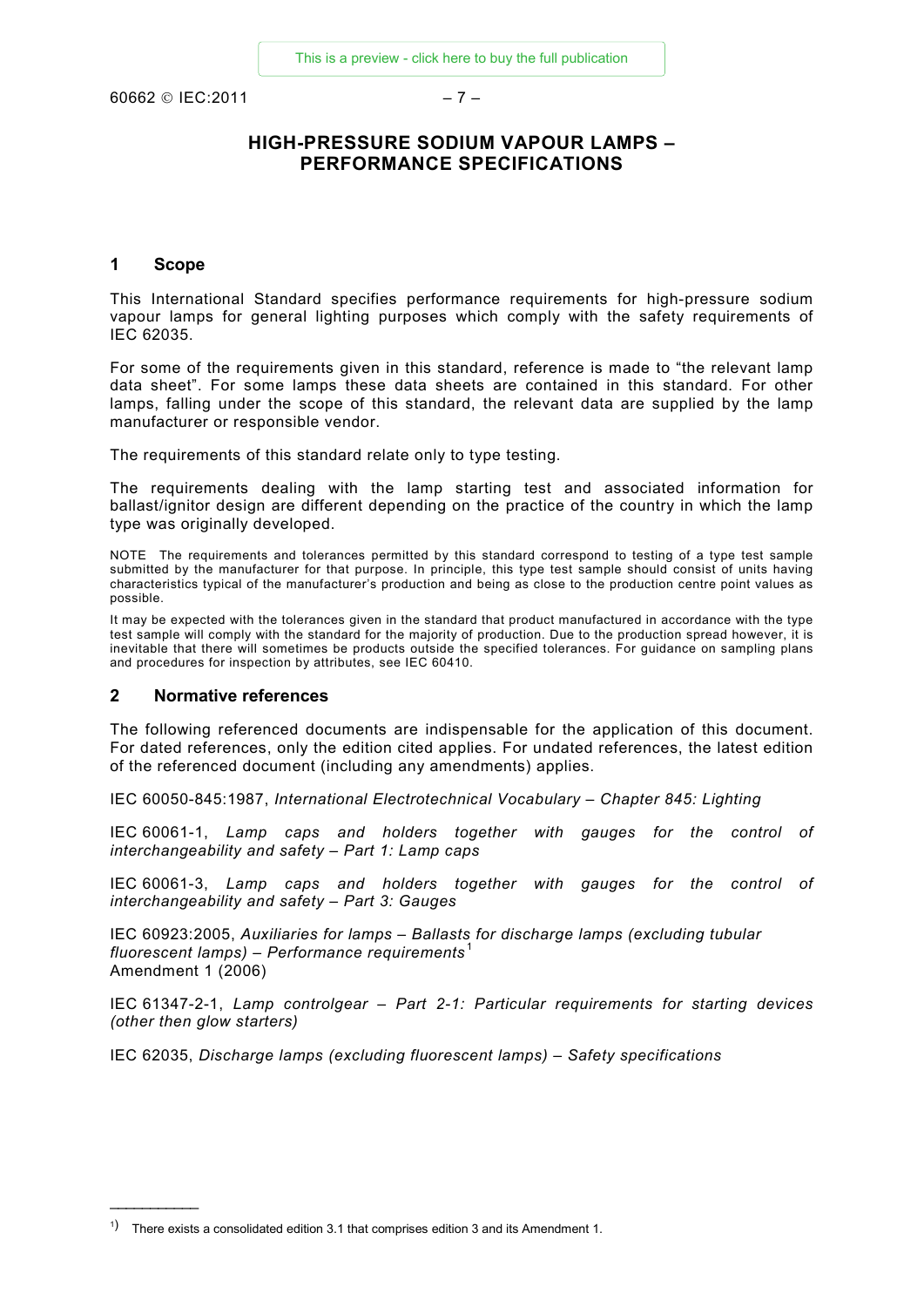# SOMMAIRE

| 1  |                                                                                                                                                                |  |
|----|----------------------------------------------------------------------------------------------------------------------------------------------------------------|--|
| 2  |                                                                                                                                                                |  |
| 3  |                                                                                                                                                                |  |
| 4  |                                                                                                                                                                |  |
| 5  |                                                                                                                                                                |  |
| 6  |                                                                                                                                                                |  |
| 7  |                                                                                                                                                                |  |
| 8  | Exigences d'essai pour l'amorçage, l'établissement du régime et les                                                                                            |  |
| 9  |                                                                                                                                                                |  |
| 10 |                                                                                                                                                                |  |
| 11 |                                                                                                                                                                |  |
| 12 | Système de numérotation des feuilles de caractéristiques des lampes 196                                                                                        |  |
|    | Annexe A (normative) Forme de l'onde d'impulsion pour l'essai d'amorçage des                                                                                   |  |
|    | Annexe B (informative) Feuilles de caractéristiques schématiques pour le repérage<br>des cotes dimensionnelles Annexe C (normative) Lignes directrices pour la |  |
|    | Annexe D (normative) Mesure de l'augmentation de tension aux bornes de la lampe                                                                                |  |
|    | Annexe E (informative) Procédure de mesure de la tension d'extinction                                                                                          |  |
|    | Annexe F (normative) Réglages fixes du dispositif d'amorçage (voir 8.2.1) et                                                                                   |  |
|    | Annexe G (normative) Méthode de mesure des caractéristiques électriques et                                                                                     |  |
|    | Annexe H (normative) Méthode d'essai du maintien du flux et de la durée de vie 220                                                                             |  |
|    |                                                                                                                                                                |  |
|    |                                                                                                                                                                |  |
|    |                                                                                                                                                                |  |
|    | Figure A.1 – Forme de l'onde: impulsion positive pendant la demi-période positive197                                                                           |  |
|    | Figure A.2 – Forme de l'onde: impulsion positive pendant la demi-période négative 197                                                                          |  |
|    | Figure A.3 - Forme et paramètres de l'impulsion utilisés en Amérique du Nord198                                                                                |  |
|    | Figure C.1 - Relation entre la puissance et la tension d'une lampe SHP201                                                                                      |  |
|    |                                                                                                                                                                |  |
|    |                                                                                                                                                                |  |
|    | Figure C.4 - Caractéristiques typiques de ballast principal ou inductif à différentes                                                                          |  |
|    |                                                                                                                                                                |  |
|    | Figure C.6 - Quadrilatère complet avec les caractéristiques du ballast de référence et                                                                         |  |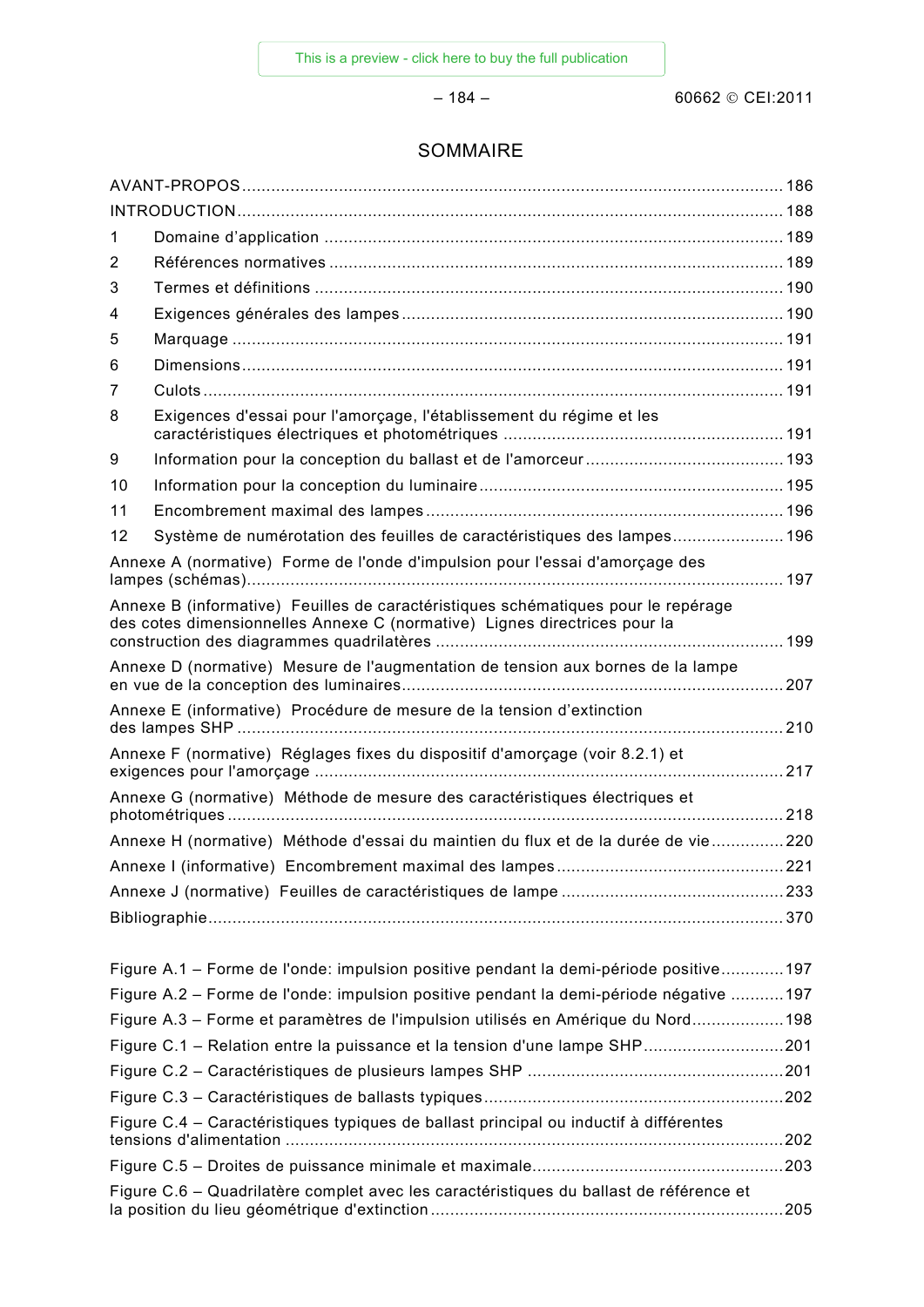60662 © CEI:2011 - 185 -

| Figure E.2 – Diagramme quadrilatère typique montrant les points d'extinction 214     |  |
|--------------------------------------------------------------------------------------|--|
| Figure E.3 – Exemple de tracé de courbes de ballast de lampes SHP 400 W montrant     |  |
| Figure E.4 – Mesure incorrecte du point d'extinction due à une augmentation trop     |  |
|                                                                                      |  |
| Figure G.1 – Schéma du circuit pour la mesure des caractéristiques de la lampe 219   |  |
|                                                                                      |  |
| Tableau I.1 – Liste des feuilles de caractéristiques pour l'encombrement maximal des |  |

lampes................................................................................................................................221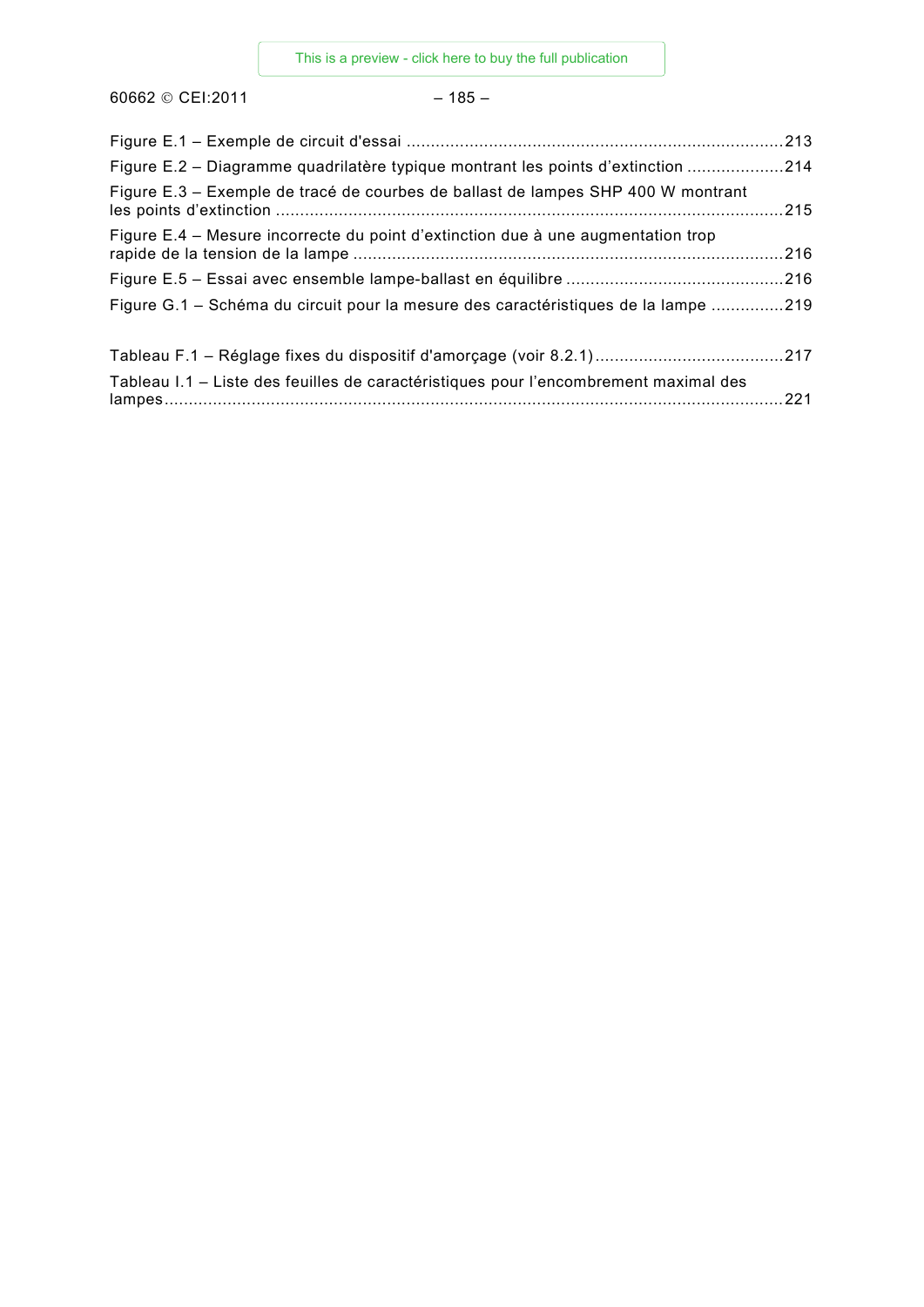– 186 – 60662 CEI:2011

# COMMISSION ELECTROTECHNIQUE INTERNATIONALE \_\_\_\_\_\_\_\_\_\_\_\_

# **LAMPES À VAPEUR DE SODIUM À HAUTE PRESSION – SPÉCIFICATIONS DE PERFORMANCE**

### AVANT-PROPOS

- 1) La Commission Electrotechnique Internationale (CEI) est une organisation mondiale de normalisation composée de l'ensemble des comités électrotechniques nationaux (Comités nationaux de la CEI). La CEI a pour objet de favoriser la coopération internationale pour toutes les questions de normalisation dans les domaines de l'électricité et de l'électronique. A cet effet, la CEI – entre autres activités – publie des Normes internationales, des Spécifications techniques, des Rapports techniques, des Spécifications accessibles au public (PAS) et des Guides (ci-après dénommés "Publication(s) de la CEI"). Leur élaboration est confiée à des comités d'études, aux travaux desquels tout Comité national intéressé par le sujet traité peut participer. Les organisations internationales, gouvernementales et non gouvernementales, en liaison avec la CEI, participent également aux travaux. La CEI collabore étroitement avec l'Organisation Internationale de Normalisation (ISO), selon des conditions fixées par accord entre les deux organisations.
- 2) Les décisions ou accords officiels de la CEI concernant les questions techniques représentent, dans la mesure du possible, un accord international sur les sujets étudiés, étant donné que les Comités nationaux de la CEI intéressés sont représentés dans chaque comité d'études.
- 3) Les Publications de la CEI se présentent sous la forme de recommandations internationales et sont agréées comme telles par les Comités nationaux de la CEI. Tous les efforts raisonnables sont entrepris afin que la CEI s'assure de l'exactitude du contenu technique de ses publications; la CEI ne peut pas être tenue responsable de l'éventuelle mauvaise utilisation ou interprétation qui en est faite par un quelconque utilisateur final.
- 4) Dans le but d'encourager l'uniformité internationale, les Comités nationaux de la CEI s'engagent, dans toute la mesure possible, à appliquer de façon transparente les Publications de la CEI dans leurs publications nationales et régionales. Toutes divergences entre toutes Publications de la CEI et toutes publications nationales ou régionales correspondantes doivent être indiquées en termes clairs dans ces dernières.
- 5) La CEI elle-même ne fournit aucune attestation de conformité. Des organismes de certification indépendants fournissent des services d'évaluation de conformité et, dans certains secteurs, accèdent aux marques de conformité de la CEI. La CEI n'est responsable d'aucun des services effectués par les organismes de certification indépendants.
- 6) Tous les utilisateurs doivent s'assurer qu'ils sont en possession de la dernière édition de cette publication.
- 7) Aucune responsabilité ne doit être imputée à la CEI, à ses administrateurs, employés, auxiliaires ou mandataires, y compris ses experts particuliers et les membres de ses comités d'études et des Comités nationaux de la CEI, pour tout préjudice causé en cas de dommages corporels et matériels, ou de tout autre dommage de quelque nature que ce soit, directe ou indirecte, ou pour supporter les coûts (y compris les frais de justice) et les dépenses découlant de la publication ou de l'utilisation de cette Publication de la CEI ou de toute autre Publication de la CEI, ou au crédit qui lui est accordé.
- 8) L'attention est attirée sur les références normatives citées dans cette publication. L'utilisation de publications référencées est obligatoire pour une application correcte de la présente publication.
- 9) L'attention est attirée sur le fait que certains des éléments de la présente Publication de la CEI peuvent faire l'objet de droits de brevet. La CEI ne saurait être tenue pour responsable de ne pas avoir identifié de tels droits de brevets et de ne pas avoir signalé leur existence.

La Norme Internationale CEI 60662 a été élaborée par le sous-comité 34A: Lampes, du comité d'études 34 de la CEI: Lampes et équipements associés.

Cette seconde édition annule et remplace la première édition publiée en 1980 et ses amendements, dont elle constitue une révision technique.

Les principaux éléments à l'origine de la  $2^e$  édition de la CEI 60662 sont les suivants:

- limites relatives aux exigences de performance. Les exigences de sécurité sont fournies dans la CEI 62035: *Lampes à décharge (à l'exclusion des lampes à fluorescence) – Prescriptions de sécurité*;
- présentation d'un dispositif d'essai d'amorçage;
- séparation des feuilles de caractéristiques des lampes qui utilisent le dispositif d'essai et des autres lampes.
- <span id="page-9-0"></span>• dispositions relatives aux mesures pendant l'amorçage, mesures des caractéristiques électriques et photométriques et essais de maintien du flux et de durée de vie;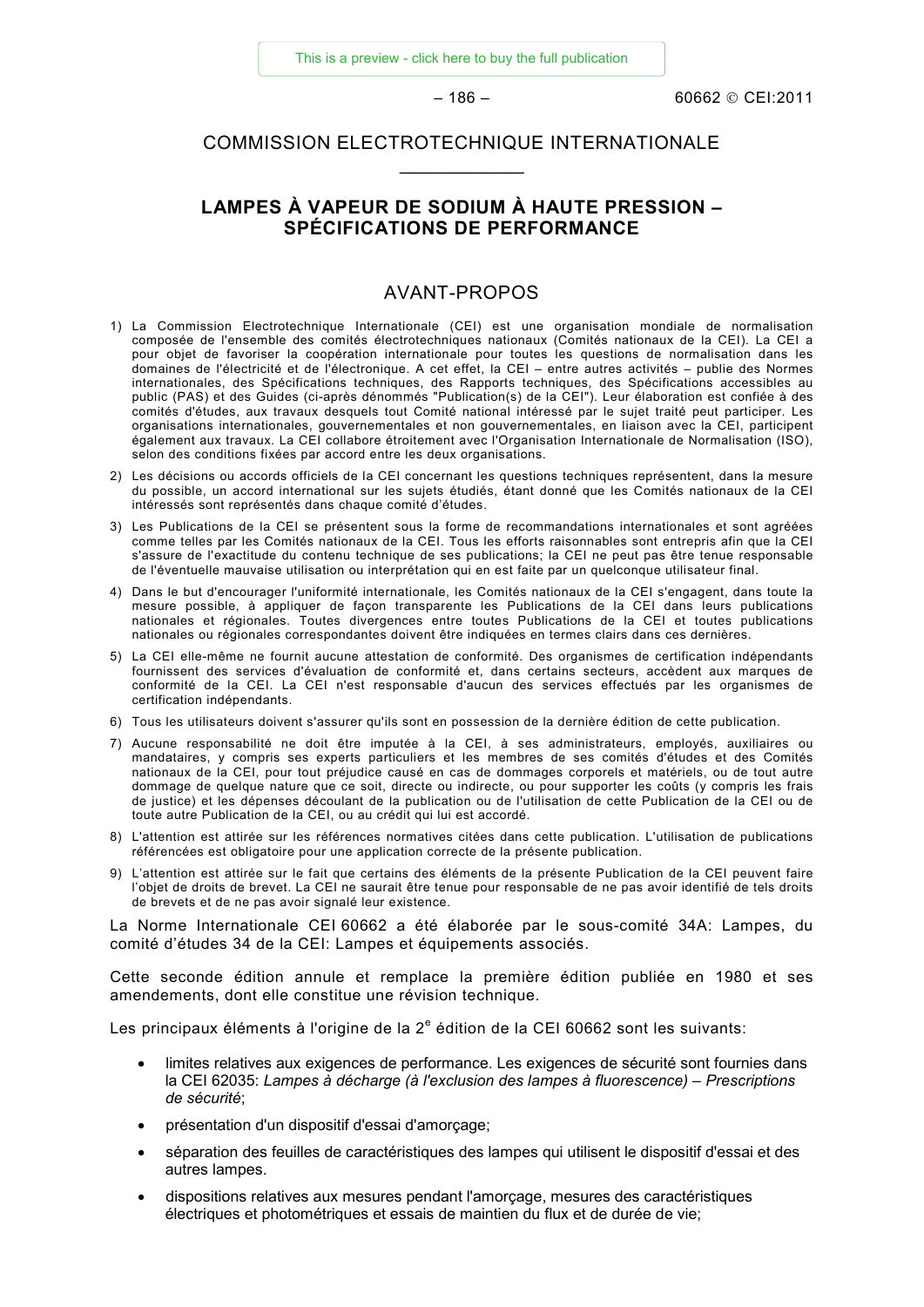60662 © CEI:2011 - 187 -

- examen général, par exemple de l'encombrement maximal des lampes et l'alignement des données;
- nouveau classement des feuilles de caractéristiques par puissance.

Le texte de cette norme est issu des documents suivants:

| <b>FDIS</b>   | Rapport de vote |
|---------------|-----------------|
| 34A/1432/FDIS | 34A/1452/RVD    |

Le rapport de vote indiqué dans le tableau ci-dessus donne toute information sur le vote ayant abouti à l'approbation de cette norme.

Cette publication a été rédigée selon les Directives ISO/CEI, Partie 2.

Le comité a décidé que le contenu de cette publication ne sera pas modifié avant la date de stabilité indiquée sur le site web de la CEI sous "http://webstore.iec.ch" dans les données relatives à la publication recherchée. A cette date, la publication sera

- reconduite,
- supprimée,
- remplacée par une édition révisée, ou
- amendée.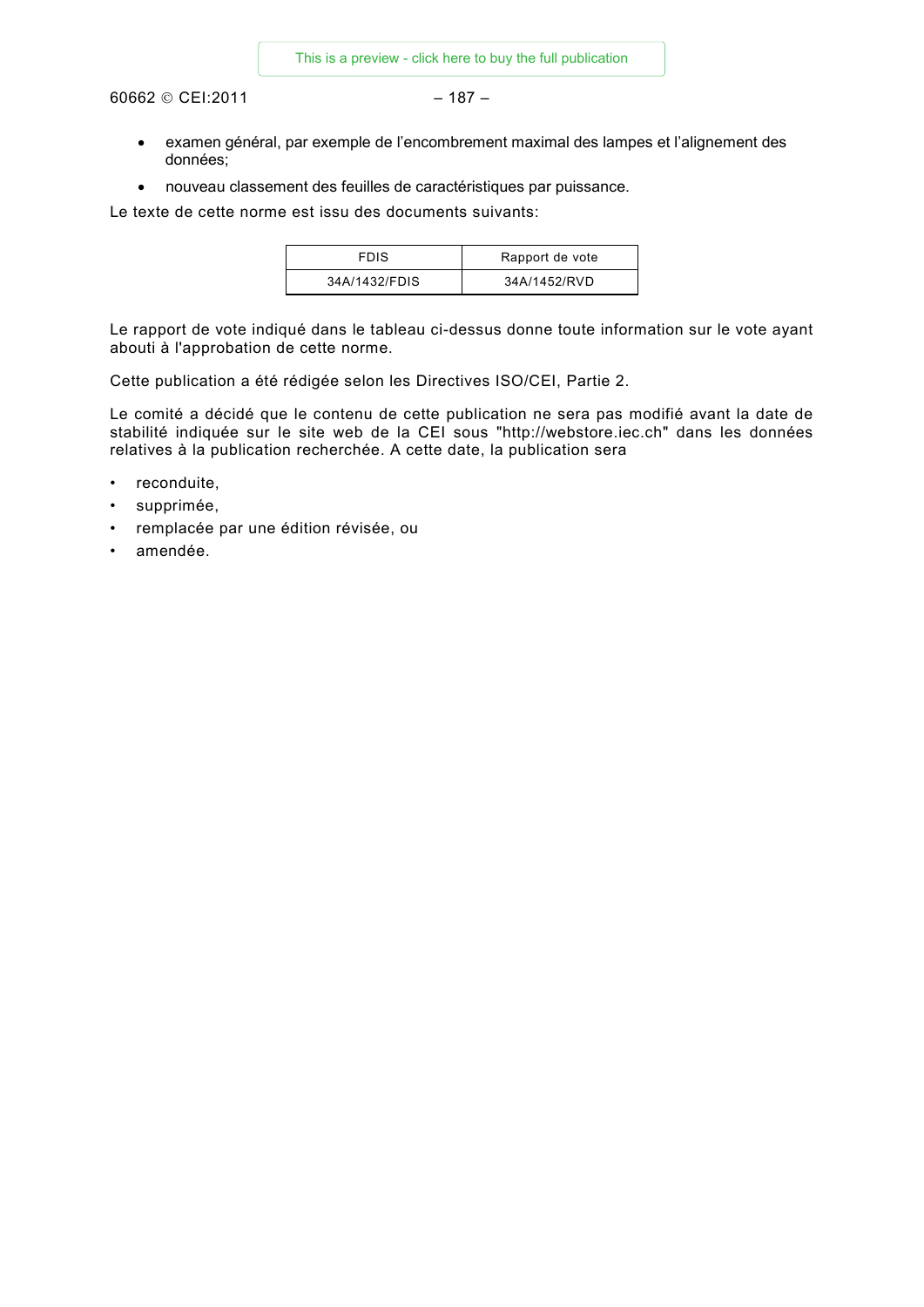– 188 – 60662 CEI:2011

### INTRODUCTION

Les correspondances entre les valeurs des feuilles de caractéristiques de la première et de la deuxième édition sont énumérées ci-dessous.

| Feuilles de caractéristiques de lampe |         |        |                  |      |                          |  |                  |              |  |
|---------------------------------------|---------|--------|------------------|------|--------------------------|--|------------------|--------------|--|
| 1 <sup>ère</sup>                      | 2e      |        | 1 <sup>êre</sup> |      | $2e$ édition             |  | 1 <sup>ère</sup> | $2e$ édition |  |
| édition                               | édition |        | édition          |      |                          |  | édition          |              |  |
| 1010                                  | 3250    |        | 1090             |      | 1105                     |  | 2120             | 3300         |  |
| 1010                                  | 3255    |        | 1100             |      | 9000                     |  | 2120             | 3305         |  |
| 1010                                  | 3260    |        | 1110             |      | 0770                     |  | 2130             | 3310         |  |
| 1020                                  | 3265    |        | 1120             |      | 0775                     |  | 2130             | 3315         |  |
| 1020                                  | 3270    |        | 1130             |      | 0780                     |  | 2140             | 4500         |  |
| 1030                                  | 4400    |        | 1140             |      | 0785                     |  | 2140             | 4505         |  |
| 1030                                  | 4405    |        | 1150             |      | 9005                     |  | 2150             | 4510         |  |
| 1030                                  | 4410    |        | 1160             |      | 9010                     |  | 2150             | 4515         |  |
| 1040                                  | 4415    |        | 1170             |      | 0550                     |  | 3010             | 2300         |  |
| 1040                                  | 4420    |        | 1180             |      | 0555                     |  | 3020             | 3400         |  |
| 1050                                  | 2150    |        | 1190             | 0560 |                          |  | 3030             | 4600         |  |
| 1050                                  | 2155    |        |                  |      | 6000                     |  | 4010             | 3500         |  |
| 1060                                  | 2160    |        | 2100             |      | 2200                     |  | 4020             | 3505         |  |
| 1060                                  | 2165    |        | 2110             |      | 2210                     |  | 4030             | 4700         |  |
| 1070                                  | 1119    |        | 2110             |      | 2215                     |  | 4040             | 4705         |  |
| 1080                                  | 1100    |        |                  |      |                          |  |                  |              |  |
| Feuilles d'encombrement de lampe      |         |        |                  |      |                          |  |                  |              |  |
| 1 <sup>ère</sup> édition              |         |        | $2^e$ édition    |      | 1 <sup>ère</sup> édition |  | $2^e$ édition    |              |  |
|                                       |         | 150 01 |                  |      | 9030 mod.                |  | 400 01           |              |  |
| 9010                                  |         | 250 01 |                  |      | 9031                     |  | 400 02           |              |  |
| 9011                                  |         | 250 02 |                  |      | 9032                     |  | 400 03           |              |  |
| 9012 mod.                             |         | 250 03 |                  |      | 9040 mod.                |  |                  | 400 04       |  |
| 9020                                  |         | 250 04 |                  |      |                          |  |                  |              |  |